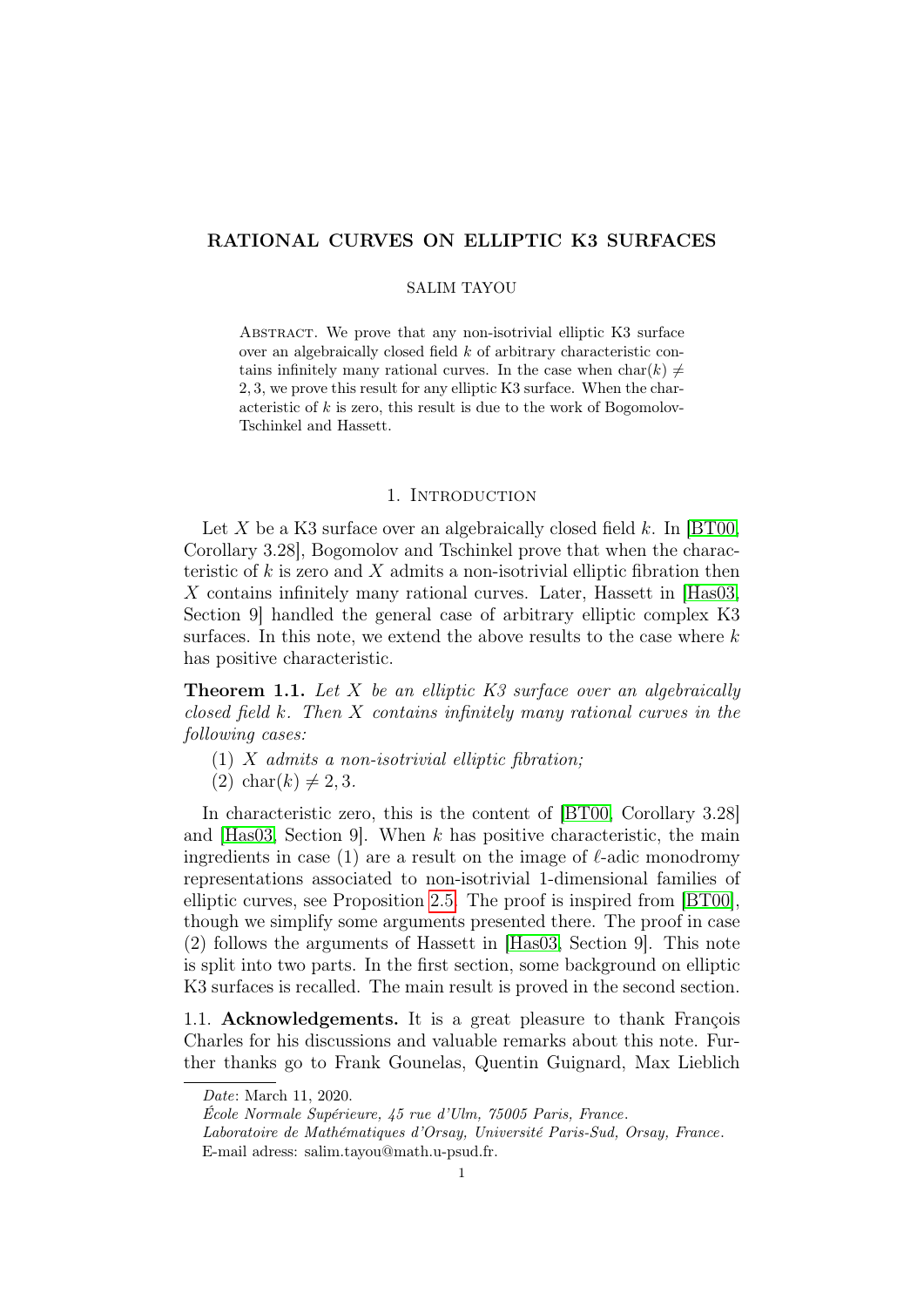#### 2 SALIM TAYOU

and Gebhard Martin for valuable remarks and discussions on this text. This project has received funding from the European Research Council (ERC) under the European Union's Horizon 2020 research and innovation programme (grant agreement No 715747).

### 2. Background on elliptic K3 surfaces

Let  $k$  be an algebraically closed field of positive characteristic and  $\mathbb{P}_k^1$  the projective line over k. We recall some facts about elliptic K3 surfaces. For a more comprehensive introduction, see [\[Huy16,](#page-7-2) Chapter 11].

An elliptic K3 surface is a K3 surface  $X$  which admits a surjective morphism  $X \stackrel{\pi}{\to} \mathbb{P}^1_k$  whose generic fiber is a smooth integral curve of genus 1. If moreover the morphism  $\pi$  admits a section, then X is said to be a Jacobian elliptic K3 surface. The fibration is said to be non-isotrivial if not all the smooth fibers are isomorphic. For Jacobian elliptic K3 surfaces, the latter condition is equivalent to the fact that the *j*-invariant of the generic fiber is not in  $k$ .

2.1. **Tate-Shafarevich group.** Let  $X \stackrel{\pi}{\rightarrow} \mathbb{P}^1_k$  be an elliptic K3 surface. For every integer  $d \geq 0$ , one can associate to X an elliptic K3 surface  $J^d(X)$  as follows. If  $\eta$  denotes the generic point of  $\mathbb{P}^1_k$ , then the generic fiber  $X_n$  over  $k(\eta)$  is a smooth integral curve of genus 1. Then one can associate to it a smooth curve of genus 1,  $Jac<sup>d</sup>(X<sub>\eta</sub>)$ , which coarsly represents the étale sheafification of the functor

$$
Picd : (Sch/k(\eta))o \to (Sets), S \mapsto Picd(X\eta \times S)/\sim.
$$

Then  $J^d(X) \to \mathbb{P}^1_k$  is defined as the unique relatively minimal smooth model of  $Jac^d(X_{\eta})$ . For  $d = 0$ , we denote it simply  $J(X)$  and it is a Jacobian elliptic K3 surface, see[\[Huy16,](#page-7-2) Chap.11, Section 4.1] or [\[CD89,](#page-7-3) Thm. 5.3.1] for more details. For every smooth fiber  $X_t, t \in \mathbb{P}^1_k$ , the fiber  $J(X)<sub>t</sub>$  is isomorphic to the Jacobian elliptic curve associated to  $X_t$ . Let  $J(X)^{sm} \subset J(X)$  be the open set of  $\pi$ -smooth points, viewed as a smooth group scheme over  $\mathbb{P}_k^1$ . Then the open  $\pi$ -smooth locus  $X^{sm} \to \mathbb{P}^1_k$  is a  $J(X)^{sm}$ -torsor over  $\mathbb{P}^1_k$ . Hence for an arbitrary Jacobian elliptic K3 surface  $Y \to \mathbb{P}^1_k$ , define the *Tate-Shafarevich group*  $III(Y)$ as the set of isomorphism classes of  $Y^{sm}$ -torsors over  $\mathbb{P}^1_k$ . The group structure on  $III(Y)$  depends on the choice of the section, however the isomorphism class does not.

<span id="page-1-0"></span>**Proposition 2.1** (Chap.11, Section 5.2, 5.5(i), 5.6 [\[Huy16\]](#page-7-2)). Let  $X \rightarrow$  $\mathbb{P}^1_k$  be a Jacobian elliptic K3 surface. The Tate-Shafarevich group  $\mathrm{III}(X)$ is isomorphic to the Brauer group  $\text{Br}(X)$  of X and we have an injective map

$$
\mathop{\mathrm{III}}(X)\hookrightarrow WC(X_{\eta}),
$$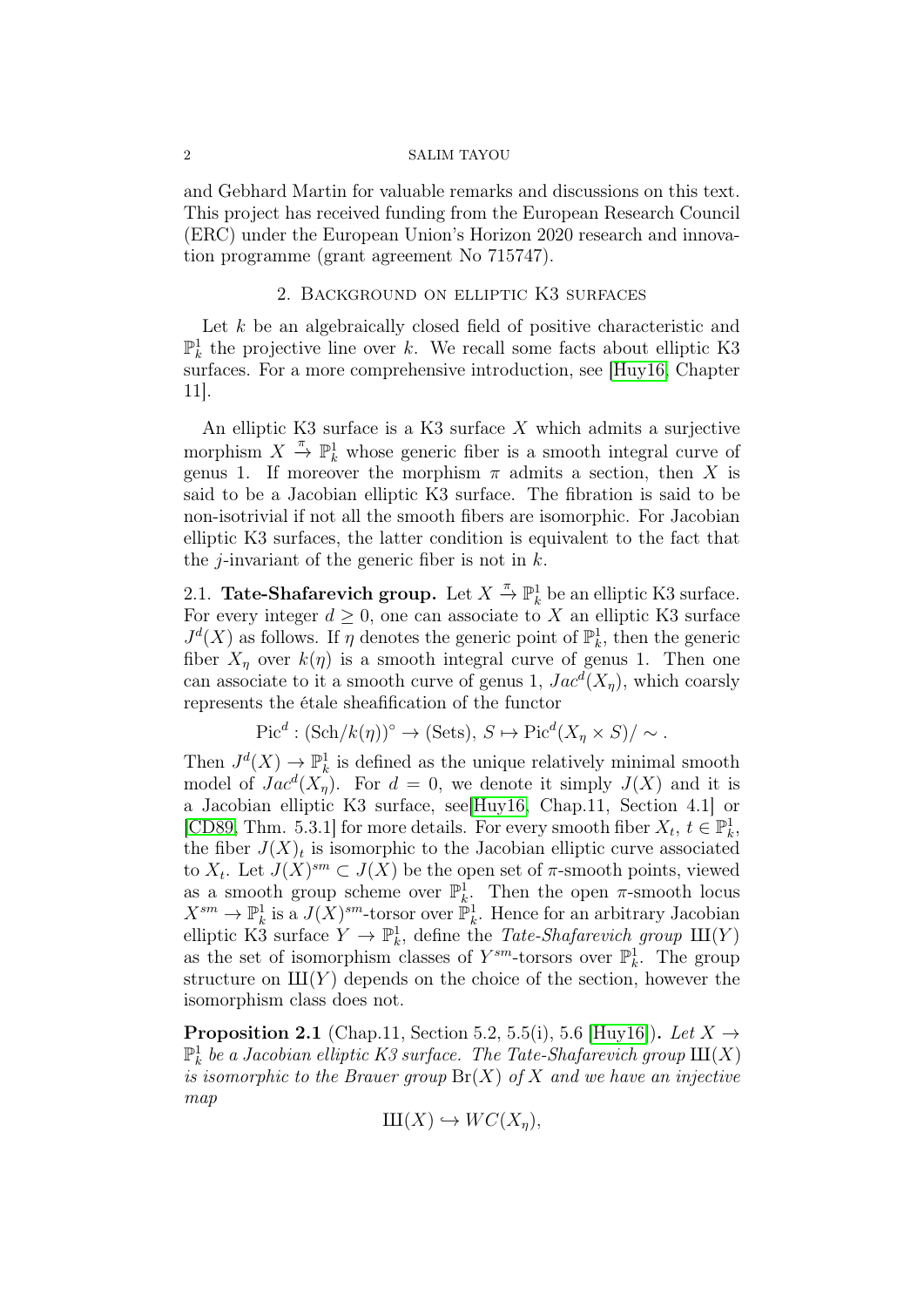where  $WC(X_n)$  is the Weil-Châtelet group of the generic fiber of  $X \rightarrow$  $\mathbb{P}^1_k$ .

Recall that the Brauer group of  $X$  is defined as the étale cohomology group  $H^2(X, \mathbb{G}_m)$  and recall also that for an elliptic curve E over a field K, the Weil-Châtelet group, denoted  $WC(E)$ , is defined as the set of isomorphism classes of torsors under  $E$  over  $K$ , see [\[Huy16,](#page-7-2) Chapter 11, Section 5.1].

For every positive integer d and for every smooth fiber  $X_t, t \in \mathbb{P}_k^1$ ,  $J^d(X)_t$  is isomorphic to Pic<sup> $d(X_t)$ </sup>. Moreover, one has an isomorphism



and  $J(J^d(X)) \simeq J(X)$ . In addition, the class  $[J^d(X)]$  of  $J^d(X)$  in  $Br(J(X))$  is equal to  $d[X]$ .

For every integers  $d, d'$ , we have natural rational maps of algebraic varieties



For a positive integer  $\ell$ , the diagonal embedding

$$
J^1(X) \to \underbrace{J^1(X) \times_{\mathbb{P}_k^1} \cdots \times_{\mathbb{P}_k^1} J^1(X)}_{\ell \text{ times}}
$$

composed with the rational map above defines a rational map  $\eta_{\ell}$  which fits into the following commutative diagram



The map  $\eta_{\ell}$  is defined over the smooth locus of  $\pi$ .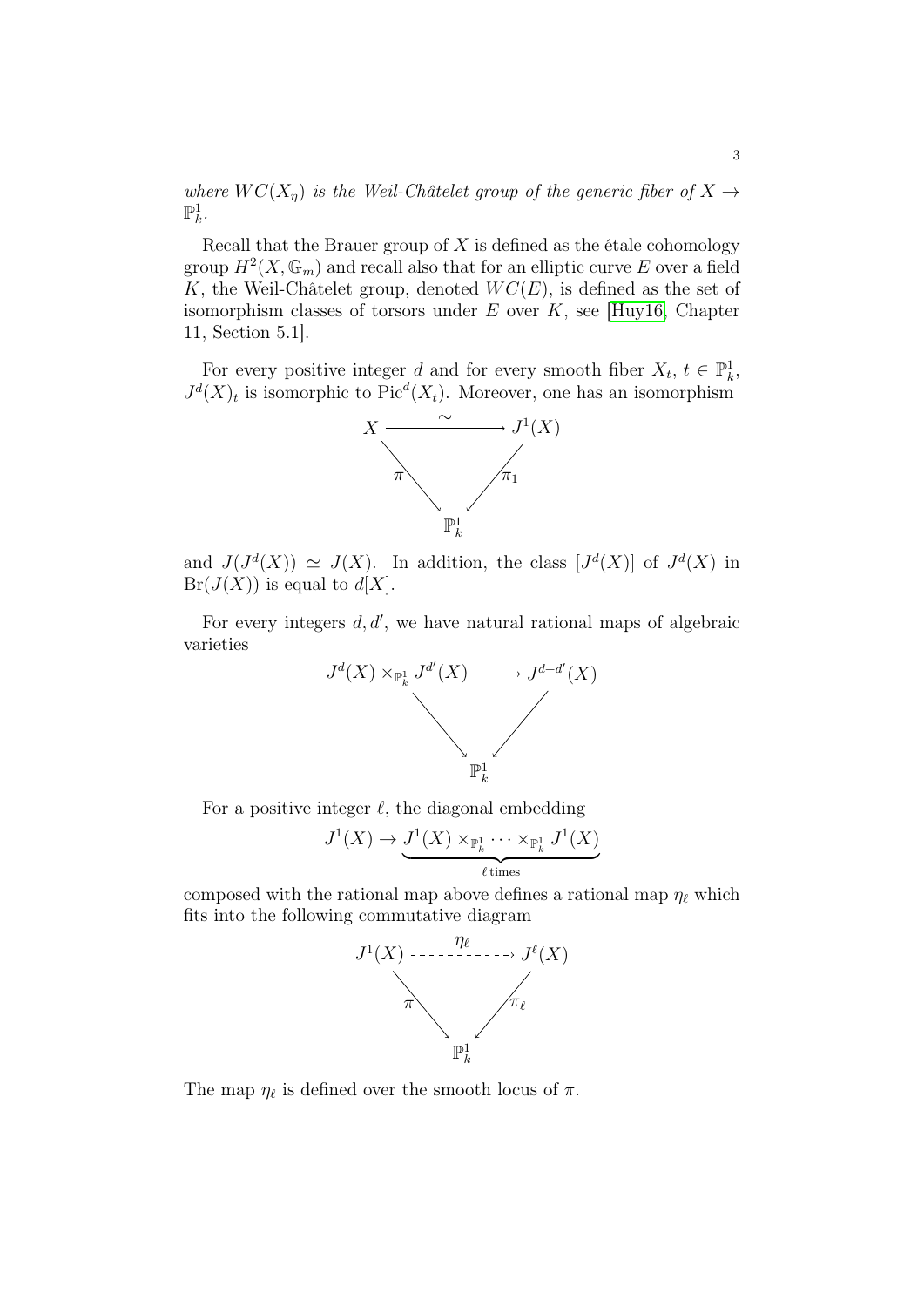#### 4 SALIM TAYOU

2.2. **Rational curves.** Let X be a K3 surface over k. A rational curve on X is an integral closed subscheme C of dimension 1 and of geometric genus 0. Recall the following existence result, attributed to Bogomolov and Mumford, with a refinement of Li and Liedtke ([\[LL12,](#page-7-4) Theorem  $2.1$ ]).

<span id="page-3-0"></span>**Proposition 2.2** (Bogomolov-Mumford). Let L be a non-trivial effective line bundle on a  $K3$  surface  $X$  over  $k$ . Then  $L$  is linearly equivalent to a sum of effective rational curves.

### 2.3. Relative effective Cartier divisors.

**Definition 2.3.** Let  $X \to \mathbb{P}^1_k$  be an elliptic K3 surface. A relative effective Cartier divisor on  $X/\mathbb{P}^1_k$  is a closed subscheme M on X such that  $\mathcal{M} \to \mathbb{P}^1_k$  is finite flat. If moreover M is irreducible, it is called a multisection.

Given an elliptic K3 surface X and a multisection  $\mathcal M$  on X, the map  $\mathcal{M} \to \mathbb{P}^1_k$  is finite flat and its degree is by definition the degree of  $\mathcal{M}$ .

Let  $X_0$  be a smooth fiber of  $X \to \mathbb{P}^1_k$  over a point  $0 \in \mathbb{P}^1_k$ . Then we have a map given by the intersection product

$$
\mathrm{Pic}(X) \xrightarrow{(X_0, )} \mathbb{Z}.
$$

It sends any multisection to its degree. The image of the above map is a non-zero subgroup of  $\mathbb{Z}$ , of finite index. Denote by  $d_X$  its index. It is called the degree of the elliptic fibration  $X \to \mathbb{P}_k^1$ . Remark that an elliptic fibration is Jacobian if and only if its degree is equal to one.

<span id="page-3-2"></span>**Lemma 2.4.** Let  $X \to \mathbb{P}^1_k$  be an elliptic K3 surface.

- (1) The order of  $[X]$  in  $Br(J(X))$  is equal to  $d_X$ .
- (2) There exists a multisection of degree  $d_{\mathcal{M}} = d_X$  which is a rational curve.
- (3) There exists at least one multisection M such that  $d_{\mathcal{M}} = d_X$ and which is moreover generically étale over  $\mathbb{P}^1_k$ .

*Proof.* For (2), let M be a multisection of degree  $d_X$ . By Proposi-tion [2.2,](#page-3-0) M is linearly equivalent to a sum of rational curves  $\sum_i C_i$ . Then there exists a unique curve  $C_i$  which is horizontal and all the others are vertical. Then  $C_i$  satisfies the desired properties.

For (1), notice that  $X_{\eta}$  is a torsor under the elliptic curve  $J(X)_{\eta}$  and that  $d_X$  is the index of  $X_n$ , i.e is the greatest common divisor of the degrees of residue fields of closed points of  $X_n$  (see [\[Lic68,](#page-7-5) 1]). Since the order of  $X_n$  in  $WC(J(X)_n)$  is equal to its index by [\[Lic68,](#page-7-5) Theorem 1, it implies that the order of  $[X]$  is exactly  $d_X$ . By [\[Lic68,](#page-7-5) Section 5, Theorem  $4]$ <sup>[1](#page-3-1)</sup>, it is also equal to the minimal degree of residue fields of separable closed points. Hence there exists a closed separable point

<span id="page-3-1"></span><sup>&</sup>lt;sup>1</sup>More precisely, see the proof given there.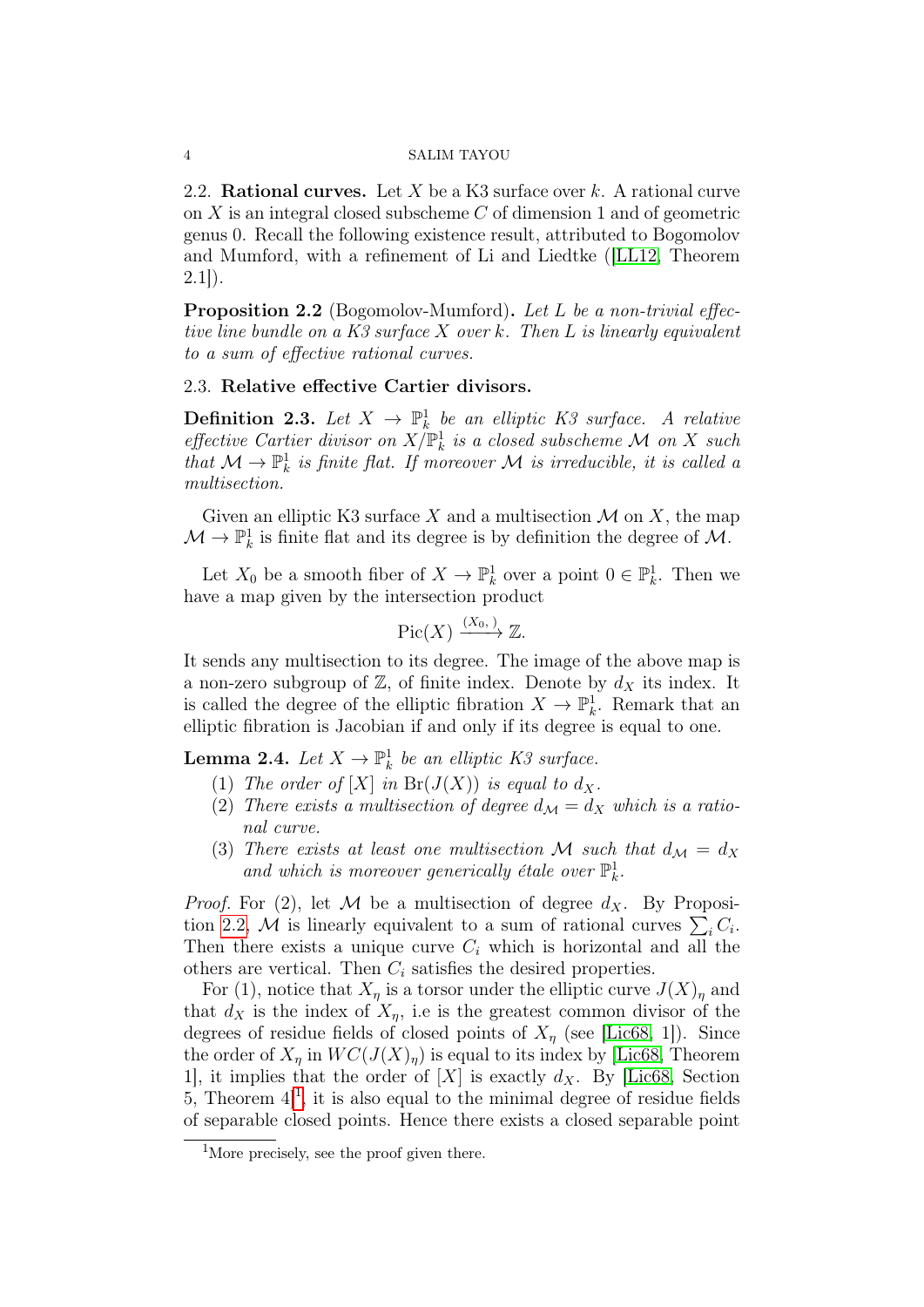in  $X_{\eta}$  of degree  $d_X$ . Taking its closure yields a separable multisection. This proves  $(3)$ .

2.4. **Monodromy.** Let  $X \stackrel{\pi}{\to} \mathbb{P}^1_k$  be an elliptic K3 surface. Let U be the largest Zariski open subset of  $\mathbb{P}^1_k$  over which the map  $\pi$  is smooth. Thus  $X_U \to U$  is a torsor under the smooth group scheme  $J(X)_U \to U$ . For  $b \in U$  a closed point and m prime to  $p := \text{char}(k)$ , the étale fundamental group  $\pi_1^{\text{\'et}}(U, b)$  of U acts on the group of m-torsion points in  $J(X)<sub>b</sub>$  and defines a group morphism

$$
\rho: \pi_1^{\text{\'et}}(U,b) \to \text{Aut}\left(\lim_{\substack{\longleftarrow \\ \gcd(m,p)=1}} J(X)_b[m]\right) = \prod_{\gcd(\ell,p)=1} \text{Aut}(T_{\ell}J(X)_b).
$$

This action preserves the Weil paring and factors as follows:

$$
\rho: \pi_1^{\text{\'et}}(U,b) \to \prod_{\ell \wedge p=1} \text{SL}(\mathrm{T}_{\ell}J(X)_{b}).
$$

For every prime  $\ell$ , we denote by  $\rho_{\ell^{\infty}}$  the representation of  $\pi_1^{\text{\'et}}(U, b)$ on the Tate module  $T_{\ell}J(X_{b})$  and denote by  $\rho_{\ell}$  its reduction modulo  $\ell$ . Then  $\rho_{\ell} \infty$  is simply the projection on the  $\ell$ -factor in the previous map. The monodromy group  $\Gamma$  is the image of  $\pi_1^{\text{\'et}}(U,b)$  under  $\rho$ . The next result on the image of the monodromy group will be crucial in the proof of Theorem [1.1.](#page-0-0)

<span id="page-4-0"></span>Proposition 2.5 ([\[CH05\]](#page-7-6)). If the elliptic fibration is not isotrivial, then there exists a constant  $c(k)$  depending only on k, such that for every  $\ell > c(k)$  the morphism  $\rho_{\ell}$  is surjective.

This is the content of [\[CH05,](#page-7-6) Theorem 1.1] where the surjectivity is proven for the reduction modulo  $\ell$ , then one uses Lemma 2 in [\[Ser98,](#page-7-7) IV-23]. Notice that in [\[CH05,](#page-7-6) Theorem 1.1], the base field is supposed to be finite but one can check that the proof given there works for perfect fields, as mentioned in the discussion after Theorem 1.1 in *loc.cit.* 

## 3. Proof of Theorem [1.1](#page-0-0)

If X has Picard rank  $\rho(X)$  at least 20, then the automorphism group of  $X$  is infinite and hence  $X$  contains infinitely many rational curves, see [\[Huy16,](#page-7-2) Chap.13, Remark 1.6] and [\[BT00,](#page-7-0) Theorem 4.1]. Hence we assume that  $\rho(X) \leq 19$ .

The elliptic surface  $X$  defines a class in the Tate-Shafarevich group  $III(J(X))$  of  $J(X)$ , which is isomorphic to the Brauer group  $Br(J(X))$ by Proposition [2.1.](#page-1-0) This class is a sum of two elements  $\alpha_p + \alpha$ , where  $\alpha$  has torsion prime to p and  $\alpha_p$  is torsion of order  $p^a$ , for some integer a. Here  $p$  is the characteristic of  $k$ . We will construct infinitely many multisections on  $X$  which are rational curves and whose degrees tend to infinity. This will be enough to prove Theorem [1.1.](#page-0-0) Denote by  $d_X$  the degree of X and let  $\ell$  be a prime number with residue 1 (mod  $p^a$ ) and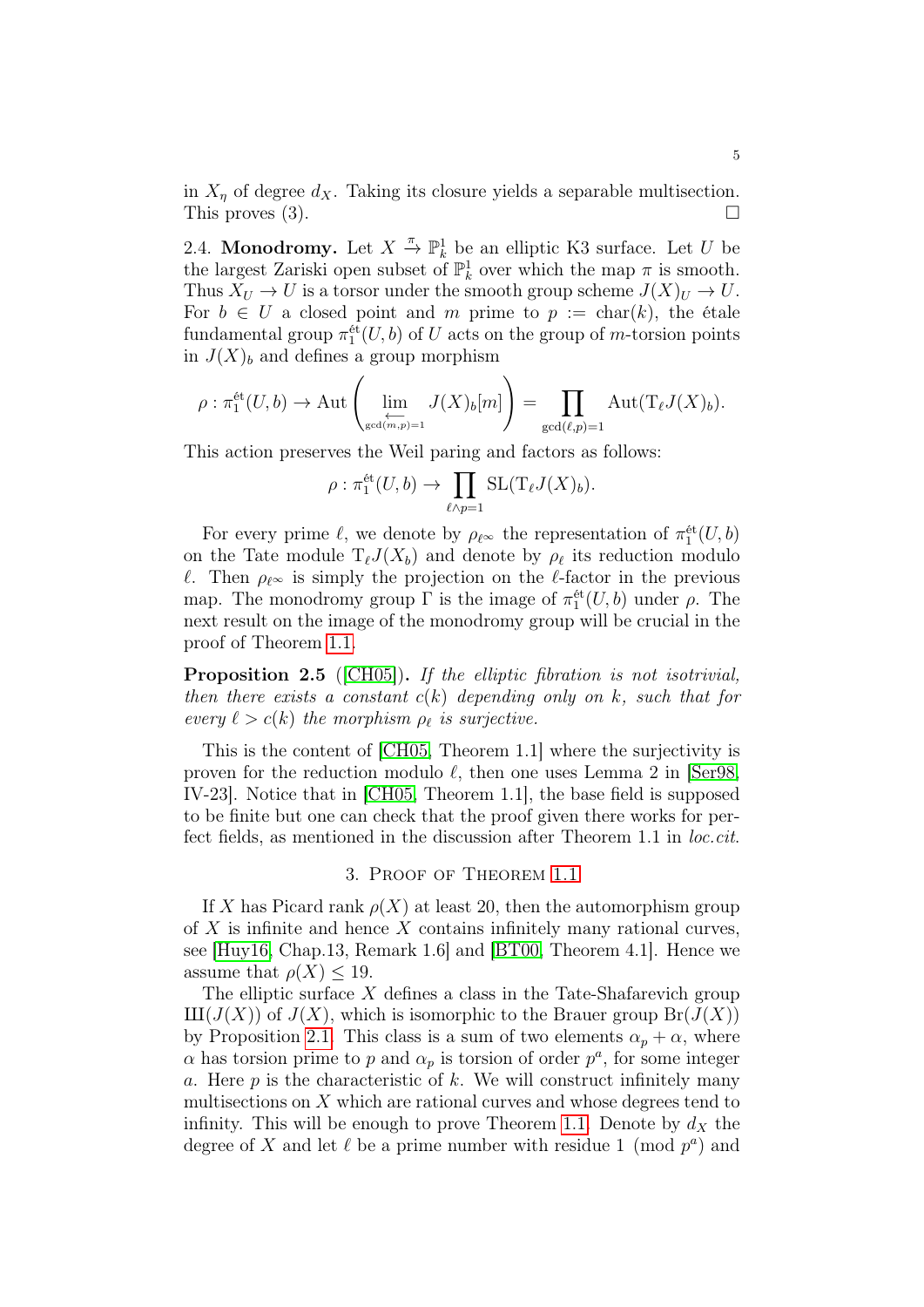#### 6 SALIM TAYOU

such that  $\ell > \max(d_X, c(k))$ , where  $c(k)$  is given by Proposition [2.5.](#page-4-0) The prime to p torsion part of  $Br(J(X))$  is a divisible group by [\[Huy16,](#page-7-2) Chap. 18, Example 1.5]. The Kummer exact sequence and the assumption on the Picard rank ensures furthermore that it is not trivial (see formula  $(1.8)$  *loc. cit*). We can thus find an elliptic K3 surface  $\pi_{\ell}: X_{\ell} \to \mathbb{P}^1$  such that  $J(X_{\ell}) \simeq J(X), \, \ell[X_{\ell}, \pi_{\ell}] = [X, \pi]$  in  $\text{Br}(J(X))$ and  $d_{X_\ell} = \ell d_X$ . Take for instance  $\alpha_p + \alpha_\ell$ , where  $\alpha_\ell$  is a non-trivial element in Br( $J(X)$ ) which satisfies  $\ell \cdot \alpha_{\ell} = \alpha$ . Hence  $J^{\ell}(X_{\ell}) \simeq X$  and we have a rational map defined at the end of section 2.1:



By Lemma [2.4,](#page-3-2)  $X_\ell$  contains a rational multisection  $\mathcal{M}_\ell$  of degree  $d_{\mathcal{M}_\ell}$  =  $d_{X_{\ell}} = \ell d_X$ . If the restriction of  $\eta_{\ell}$  to  $\mathcal{M}_{\ell}$  is isomorphic to its images above  $\mathbb{P}^1_k$  then  $\eta_\ell(\mathcal{M}_\ell)$  is a rational curve on X of degree divisible by  $\ell$  which is the desired result. Otherwise, since the multiplication by  $\ell$ map is étale (by [\[Gro62,](#page-7-8) Théorème 2.5]), there exists infinitely many closed points b in the maximal open subset  $U \subset \mathbb{P}^1_k$  where  $\pi$  is smooth,  $\mathcal{M}_{\ell,U} \to U$  is smooth and two distinct points  $P_1, P_2$  in  $X_{\ell,b} \cap \mathcal{M}_\ell$  such that  $\ell.(P_1 - P_2) = 0$  in  $J(X)_b$ . Thus, the point  $P_1 - P_2$  is a  $\ell$ -primitive torsion point in  $J(X)_b$ . Let  $J(X)_U[\ell] \to U$  be the relative effective Cartier divisor of  $J(X)_U \to U$  of  $\ell$ -torsion points.

Let  $J(X)_{U,prim}[\ell]$  be the relative effective Cartier divisor of non-zero  $\ell$ -torsion points. Since  $X_{\ell,U}$  is a  $J(X)_U$ -torsor over U, there is an induced map:

<span id="page-5-0"></span>(1) 
$$
J(X)_{U,prim}[\ell] \times \mathcal{M}_{\ell,U} \to X_{\ell,U}.
$$

The closure of the image in  $X_\ell$  is a curve of  $X_\ell$  which intersects  $\mathcal{M}_\ell$ infinitely many times by the non-injectivity of  $\eta_{\ell}$ . Hence  $\mathcal{M}_{\ell}$  is isomorphic to an irreducible component of  $J(X)_{U,prim}[\ell] \times_U \mathcal{M}_{\ell,U}$ .

3.1. **Non-isotrivial case.** For  $\ell$  large enough,  $J(X)_{U,prim}[\ell]$  is irreducible by Proposition [2.5.](#page-4-0) Hence via its first projection, the above map is surjective over  $J(X)_{U,prim}[\ell]$ . Since there are  $\ell^2 - 1$  torsion points in each fiber of  $J(X)_{U,prim}[\ell]$  over U, this implies

$$
d_{\mathcal{M}_{\ell}} = \ell d_X \ge \ell^2 - 1.
$$

This is a contradiction by our assumption on  $\ell$ .

3.2. **Isotrivial case.** We assume now that the elliptic fibration  $X \rightarrow$  $\mathbb{P}_k^1$  is isotrivial. Then the elliptic fibration  $J(X) \to \mathbb{P}_k^1$  is also isotrivial. If the characteristic of  $k$  is different from 2 and 3, which will be assumed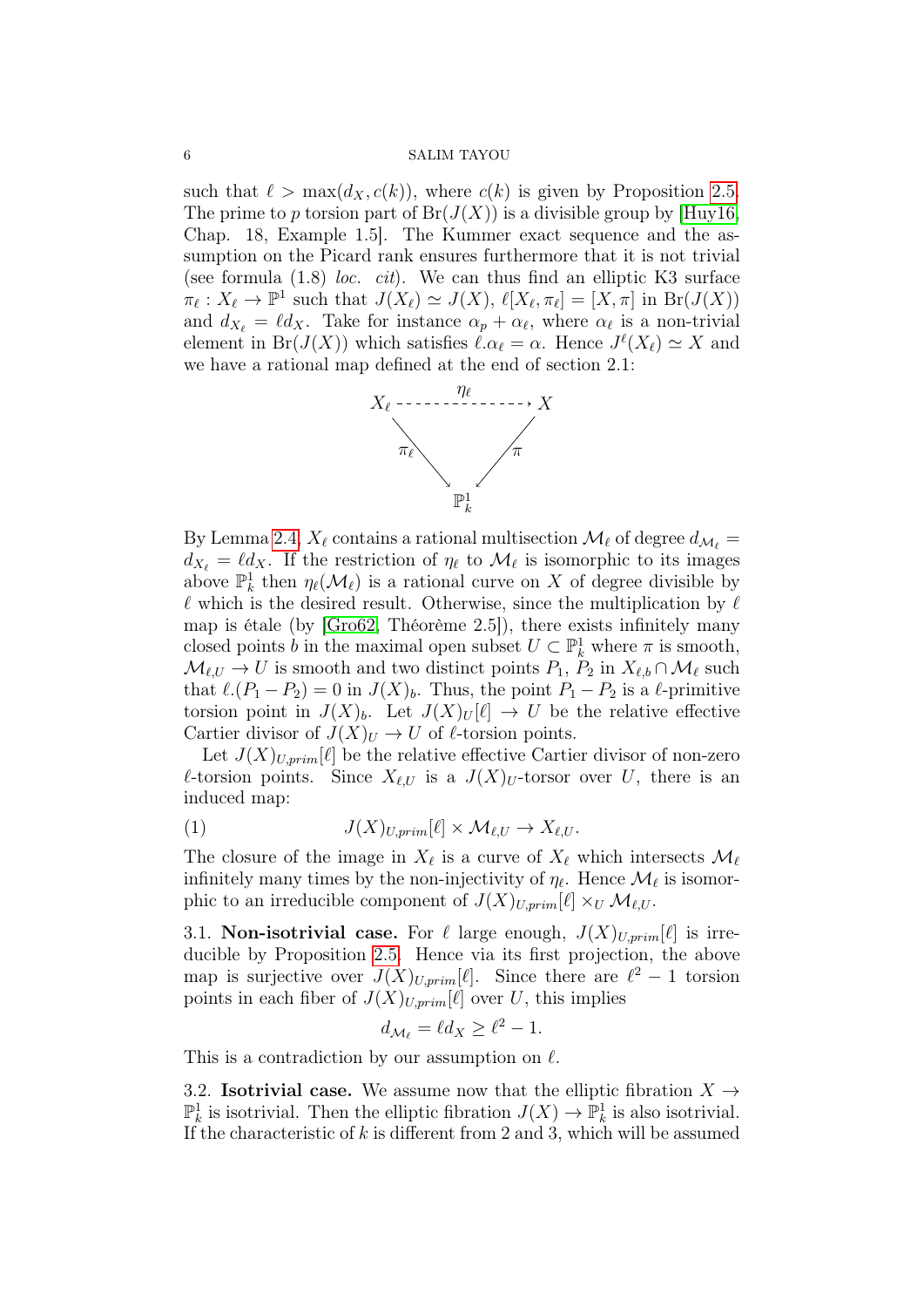henceforth, then we can proceed following the lines of [\[Has03,](#page-7-1) Section 9]. The image of the étale fundamental group of  $U$  by  $\rho_{\ell}$  factors through the automorphism group of the geometric generic fiber of  $J(X) \to \mathbb{P}_k^1$ which is cyclic of order 2, 4 or 6, see [\[Sil86,](#page-8-0) III.10]. Assume that the fibration  $J(X) \to \mathbb{P}^1_k$  has  $n_0$  degenerate fibers of type  $I_0^*$ ,  $n'_1$  degenerate fibers of type  $I_a$ ,  $a > 0$ ,  $n_1''$  degenerate fibers of type  $I_a^*$ ,  $a > 0$ ,  $n_2$  fibers of type II or  $II^*$ ,  $n_3$  fibers of type III or  $III^*$ , and  $n_4$  fibers of type  $IV$  or  $IV^*$ . For the definition of the type of singularities of fibers, see [\[Huy16,](#page-7-2) Chapter 11, Section 1.3].

By Equation [\(1\)](#page-5-0),  $\mathcal{M}_{\ell,U}$  is an irreducible component of a principal homogeneous space under  $J(X)_{U,prim}[\ell]$ . Using Riemann-Hurwitz as in the proof of [\[Has03,](#page-7-1) Theorem 9.9] and noticing that the computations of the ramification contributions of degenerate fibers from [\[Has03,](#page-7-1) Table 1, page 259] hold for  $\ell$  large enough, see [N $64$ , Chapitre III, 17], there exists  $C > 0$  such that  $g(\mathcal{M}_\ell) \geq C.c(J)$  where  $g(\mathcal{M}_\ell)$  is the geometric genus of  $\mathcal{M}_{\ell}$  and

$$
c(J) = \frac{1}{2}n_0 + n_1' + n_1'' + \frac{5}{6}n_2 + \frac{3}{4}n_3 + \frac{2}{3}n_4 - 2.
$$

Since  $\mathcal{M}_{\ell}$  is a rational curve, we infer that  $c(J) \leq 0$ . We use now the method of [\[Has03,](#page-7-1) Proposition 9.6] to classify K3 surfaces that satisfy the last condition. By Shioda-Tate formula [\[SS10,](#page-8-1) Theorem 6.3]), we have :

$$
\rho(X) = 2 + \sum_{s \in \mathbb{P}^1(k)} (r_s - 1) + r(X)
$$

where  $r_s$  denotes the number of irreducible components of a fiber  $X_s$ for s a closed point in  $\mathbb{P}^1_k$  and  $r(X)$  is the rank of the Mordell-Weil group of  $J(X)$ . On the other hand, the  $\ell$ -adic Euler formula ([\[Dol72,](#page-7-10) Theorem 1.1, Corollary  $1.6$ <sup>[[2](#page-6-0)</sup>] implies that:

<span id="page-6-1"></span>(2) 
$$
24 = \sum_{s \in \mathbb{P}^1(k)} \left[ \chi(X_s)_{\ell} + \alpha_{s,\ell} \right]
$$

where, for  $s \in \mathbb{P}_k^1(k)$ ,  $\chi(X_s)_{\ell}$  is the  $\ell$ -adic Euler characteristic of the fiber  $X_s$  and  $\alpha_{s,\ell}$  is its wild conductor defined in [\[Dol72,](#page-7-10) Section 1]. Recall that  $r_s = \chi(X_s)_{\ell}$  if the fiber  $X_s$  has reduction type  $I_a$  and otherwise  $r_s = \chi(X_s)\ell - 1$ . Since the characteristic of k is different from 2 and 3, all the wild conductors above vanish.

Combining the two previous formulas, we get:

$$
\rho(X) = 2 + \sum_{\substack{s \in \mathbb{P}_k^1(k) \\ \text{of type } I_a}} (\chi(X_s)_{\ell} - 1) + \sum_{\substack{s \in \mathbb{P}_k^1(k) \\ \text{not of type } I_a}} (\chi(X_s)_{\ell} - 2) + r(X)
$$

<span id="page-6-0"></span><sup>2</sup>With the correct sign.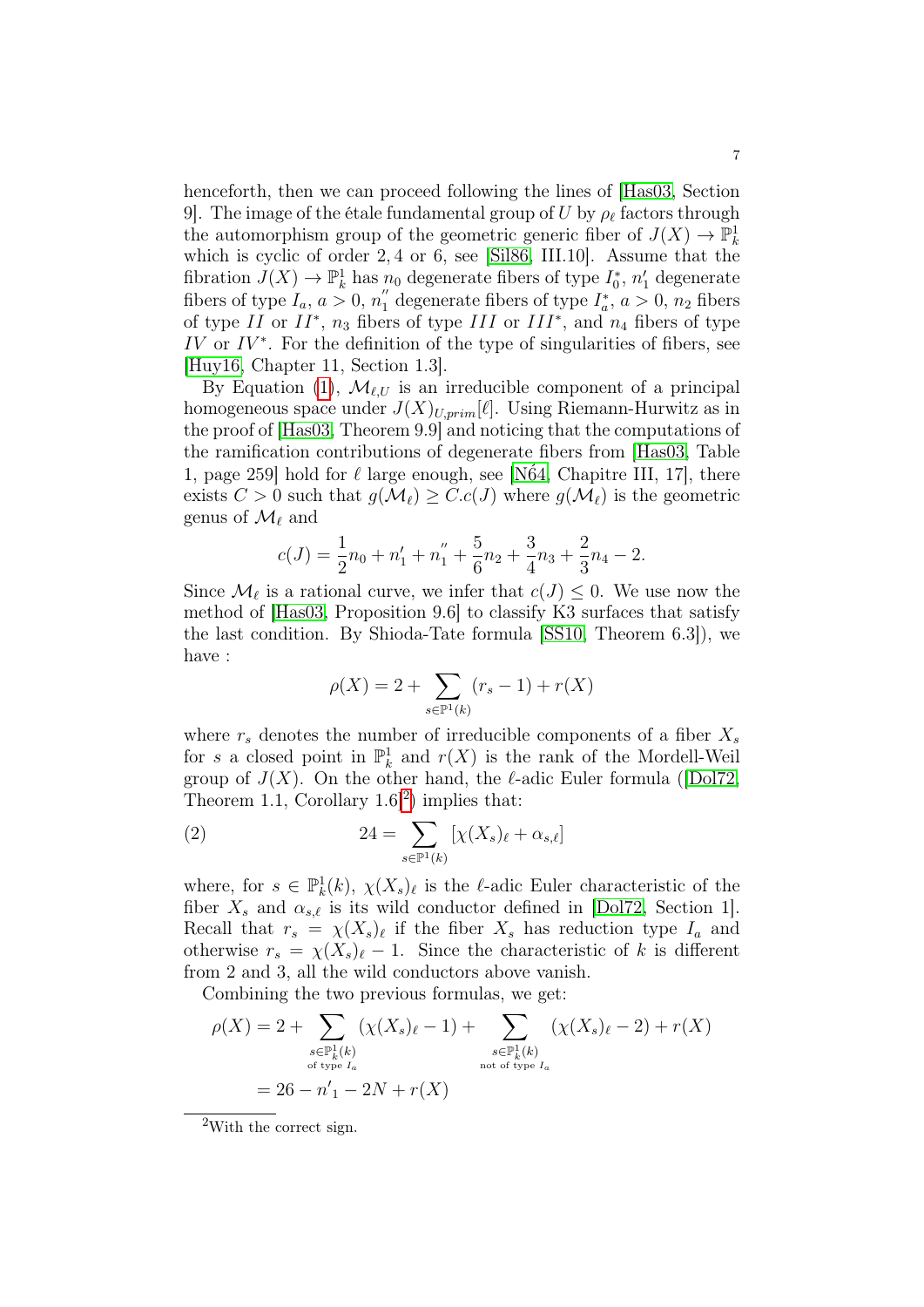where  $N = n_0 + n''_1 + n_2 + n_3 + n_4$ . The assumption that  $c(J) \leq 0$ implies that

$$
18 + r(X) + 3n1' + 2n1'' + \frac{4}{3}n2 + n3 + \frac{2}{3}n4 \le \rho(X).
$$

Hence either X has Picard rank equal to 22, or  $\rho(X) \leq 20$  and thus  $X$  is an element in the list given in [\[Has03,](#page-7-1) Proposition 9.6]. In all these cases, X is either a Kummer surface or its automorphism group is infinite. In both cases,  $X$  has infinitely many rational curves, see [\[BT05,](#page-7-11) Corollary 4.3] and [\[BT00,](#page-7-0) Lemma 4.9] for the second case.

3.3. Situation in characteristic 2 and 3. When the characteristic of k is equal to 2 or 3 and the elliptic fibration  $X \to \mathbb{P}^1_k$  is isotrivial then the classification above must be modified to take into account the wild ramification factors in Equation [\(2\)](#page-6-1) which do not vanish in general, apart from special cases, see [\[SS10,](#page-8-1) Section 4.6, Table 2]. For example, we could have a K3 surface with a single cusp of conductor 24 for which  $c(J) = \frac{-7}{6}$  and  $\rho(X) \geq 2$ . It would be interesting to investigate these small rank situations.

#### **REFERENCES**

- <span id="page-7-0"></span>[BT00] F. A. Bogomolov and Yu. Tschinkel. Density of rational points on elliptic K3 surfaces. Asian J. Math., 4(2):351–368, 2000.
- <span id="page-7-11"></span>[BT05] Fedor Bogomolov and Yuri Tschinkel. Rational curves and points on K3 surfaces. Amer. J. Math., 127(4):825–835, 2005.
- <span id="page-7-3"></span>[CD89] François R. Cossec and Igor V. Dolgachev. Enriques surfaces. I, volume 76 of Progress in Mathematics. Birkhäuser Boston, Inc., Boston, MA, 1989.
- <span id="page-7-6"></span>[CH05] Alina Carmen Cojocaru and Chris Hall. Uniform results for Serre's theorem for elliptic curves. Int. Math. Res. Not., (50):3065–3080, 2005.
- <span id="page-7-10"></span>[Dol72] I. V. Dolgachev. Euler characteristic of a family of algebraic varieties. Mat. Sb., Nov. Ser., 89:297–312, 1972.
- <span id="page-7-8"></span>[Gro62] Alexander Grothendieck. Technique de descente et théoremes d'existence en géométrie algébrique. VI: Les schemas de Picard. Propriétés générales. Sem. Bourbaki 14(1961/62), No.236, 23 p. (1962)., 1962.
- <span id="page-7-1"></span>[Has03] Brendan Hassett. Potential density of rational points on algebraic varieties. In Higher dimensional varieties and rational points (Budapest, 2001), volume 12 of Bolyai Soc. Math. Stud., pages 223–282. Springer, Berlin, 2003.
- <span id="page-7-2"></span>[Huy16] Daniel Huybrechts. Lectures on K3 surfaces, volume 158 of Cambridge Studies in Advanced Mathematics. Cambridge University Press, Cambridge, 2016.
- <span id="page-7-5"></span>[Lic68] Stephen Lichtenbaum. The period-index problem for elliptic curves. Amer. J. Math., 90:1209–1223, 1968.
- <span id="page-7-4"></span>[LL12] Jun Li and Christian Liedtke. Rational curves on K3 surfaces. Inventiones mathematicae, 188(3):713–727, 2012.
- <span id="page-7-9"></span>[N´64] André Néron. Modèles minimaux des variétés abéliennes sur les corps locaux et globaux. Publications Mathématiques de l'IHÉS, 21:5–128, 1964.
- <span id="page-7-7"></span>[Ser98] Jean-Pierre Serre. Abelian l-adic representations and elliptic curves, volume 7 of Research Notes in Mathematics. A K Peters, Ltd., Wellesley, MA, 1998. With the collaboration of Willem Kuyk and John Labute, Revised reprint of the 1968 original.